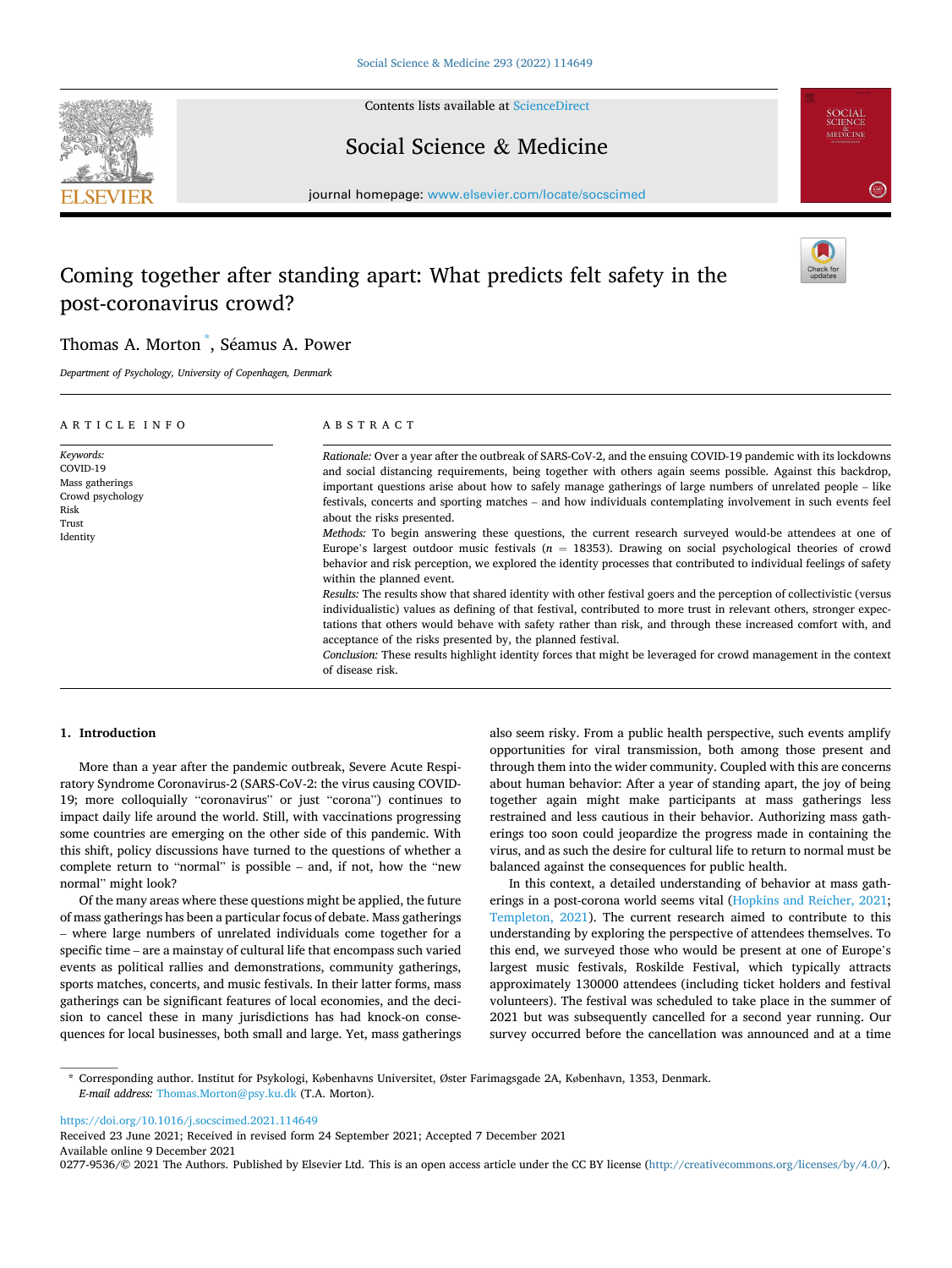when organizers and fans were actively preparing for the planned festival. As such, the data from our survey provide a picture of how prospective festival attendees were thinking about their participation and the factors that influenced their calculations of risk. To anticipate those factors, our survey was informed by the contemporary literature on the social psychology of behavior in crowds and mass gatherings. We provide a brief summary of this literature before considering what it means for corona-related risk versus safety and how it informed our survey.

## *1.1. Crowd psychology and behavior at mass gatherings*

Scientific understandings of behavior at mass gatherings have evolved substantially over time. Gustave Le Bon'[s \(1895\)](#page-7-0) influential early text "The Crowd", focused on the inherent dangers of people assembling in large numbers – theorizing that submergence in the crowd caused individuals to lose their sense of self; and that this state in turn caused them to become emotionally impulsive and susceptible to the influence of others. To Le Bon, the products of these psychological transformations were recklessness, violence, and the destruction of property. Although "The Crowd" was a theoretical rather than empirical work, early psychological studies of the effects of "deindividuation" seemed to confirm some of Le Bon's predictions (e.g., [Diener et al., 1976](#page-7-0); [Zimbardo, 1969](#page-8-0)). Applied today, this perspective on crowd psychology would suggest that uninhibited and risky behavior are an inevitable consequence of people coming together in large numbers – and would caution against opening-up society for mass gatherings before the coronavirus is fully contained.

Le Bon's image of the crowd fits well with popular stereotypes of unregulated crowd behavior, and also still informs various contemporary approaches to crowd management [\(Drury, Novelli,](#page-7-0) & Stott, 2013a, [2013b\)](#page-7-0). However, this analysis is both out-of-date and out-of-step with empirical evidence. Behavior under conditions that promote deindividuation, including anonymity and submergence in crowds, has since been found to be highly varied and encompassing both pro- and anti-social responses [\(Postmes and Spears, 1998\)](#page-8-0). Accordingly, contemporary theories of crowd psychology have developed a more nuanced account of the consequences of people coming together in large numbers – and in so doing allow for the possibility that crowds can be both constructive and destructive influences on individual thought, feeling, and action. This perspective is embedded within a deeper theoretical understanding of group processes and how these regulate individual behavior, informed largely by social identity theory ([Tajfel](#page-8-0)  [and Turner, 1979\)](#page-8-0) and self-categorization theory [\(Turner et al., 1987](#page-8-0); collectively known as the "social identity approach", [Haslam et al.,](#page-7-0)  [2010\)](#page-7-0).

The contemporary analysis starts with a recognition that not all collections of individuals constitute a crowd in the psychological sense: A large group of people waiting at bus station is not the same as the same number of fans travelling to a football game. Even though people in the latter situation might not know each other personally they are nonetheless connected by their shared identity and purpose, and they recognize and relate to each other in a way that is different from the former situation. The former situation is an aggregation of individuals, whereas the latter is a psychological crowd. Because crowds typically come together for a purpose, being part of the crowd is also typically an expression of one's identity and one's relationships with other people. Rather than being a place where identity is lost and social relations severed, as suggested by Le Bon, being part of a crowd entails a shift in the bases of self-understanding and social relations: In the crowd, a focus on the individual "I" and "me" (in comparison to "you") gives way to a focus on the collective "us" and "we" (in comparison to "them"). Recognizing that other people are part of "us" activates shared values and concerns, and creates expectations of reciprocity between individuals, within the boundaries that are understood to define the identity of the crowd (for a recent review see: [Drury, 2020\)](#page-7-0).

Attention to the broader context that surrounds crowd phenomena reveals that unruly "mobs" rarely appear from thin air. Instead, angry crowds (e.g., protesters, rioters) embody the shared frustrations that individuals experience as a result of who they are and the treatment they receive on that basis ([Power, 2021;](#page-8-0) Reicher & [Stott, 2011](#page-8-0); [Stott et al.,](#page-8-0)  [2018\)](#page-8-0). To the extent that crowds do engage in violence and destruction, the targets of these actions are not random ([Reicher, 1984, 1987\)](#page-8-0). Anger and destruction are typically expressed towards those perceived to be responsible for the crowd's shared frustrations (e.g., political elites, outgroups: [Stott and Reicher, 1998](#page-8-0); [Stott and Drury, 2000](#page-8-0)), whereas positive and mutually caring behavior are simultaneously directed towards fellow members of the crowd (i.e., ingroup members: [Drury et al.,](#page-7-0)  [2015\)](#page-7-0). Through this lens, although it may be dismissed as disorderly and unpredictable from the outside, crowd behavior is regulated by the shared interests that unite the crowd.

Of course, not all crowds are angry and crowds come together for purposes other than to protest shared grievances. Crowds can represent the celebration of life, community, shared beliefs and the joy of being together. Accordingly, empirical work has also highlighted the positive psychological experiences that flow from participation in mass gatherings. Because mass gatherings are expressions of things people share, participants often experience these as powerful affirmations of their social connections, and of their individual sense of self (e.g., [Hopkins](#page-7-0)  [et al., 2016](#page-7-0)). The positive experience of being immersed in identity-affirming crowds carries across time and can persist long after the crowd has dissipated [\(Tewari et al., 2012\)](#page-8-0). In these ways, collective participation is a meaningful human activity that energizes participants and can contribute to the health and wellbeing of individuals and the communities to which they are attached.

## *1.2. Crowd behavior and corona risk*

Discussions of whether and how it is possible to organize mass gatherings safely in the context of the ongoing disease threat tend to focus on the environmental features that amplify or attenuate disease transmission. Events that provide good ventilation, more space, sanitation opportunities, fixed seating, and lower numbers of attendees reduce the density of the crowd, are considered safer because they limit the physical opportunities for viral transmission. But even under favorable environmental conditions, disease transmission is affected by the behavior of the individuals present: Where there is ample room, people still seek proximity; despite fixed seating, people might lean towards each other to verbally share their enjoyment as well as sharing food and drink. These behavioral issues raise a unique set of questions for event organizers in the current corona-affected world: How is it possible to simultaneously engage processes within the crowd that regulate individual behavior to minimize risk and disease spread, while also preserving the reasons why such crowds come together in the first place, namely the enjoyment of shared experience?

As elaborated above, being part of a crowd can feel good. But because crowd membership transforms self-other relations, it also alters how people feel about sharing space, food, and even their bodies with others who are also part of the crowd. Studies show that shared identity attenuates the need for personal space ([Novelli et al., 2010](#page-8-0)) as well as the disgust people typically experience in response to strangers' bodies ([Hult Khazaie and Khan, 2020;](#page-7-0) [Reicher et al., 2016](#page-8-0)). Because of the expectation of reciprocity and trust in psychological crowds, individuals may also engage in higher levels of risk-taking as a way of expressing their communality with others and their trust in them; something that is again confirmed empirically ([Cruwys et al., 2020; Cruwys et al., 2021a,](#page-7-0)  [b](#page-7-0); [Cruwys et al., 2021\)](#page-7-0). Proximity, attenuated disgust, interpersonal trust and amplified risk-taking are all vectors for the spread of disease. As such, although being part of a crowd might *feel good* and be psychologically safe, it might not actually *be good* for individual or public health [\(Hopkins and Reicher, 2021](#page-7-0)).

Despite these risk-amplifying forces, crowd psychology can also be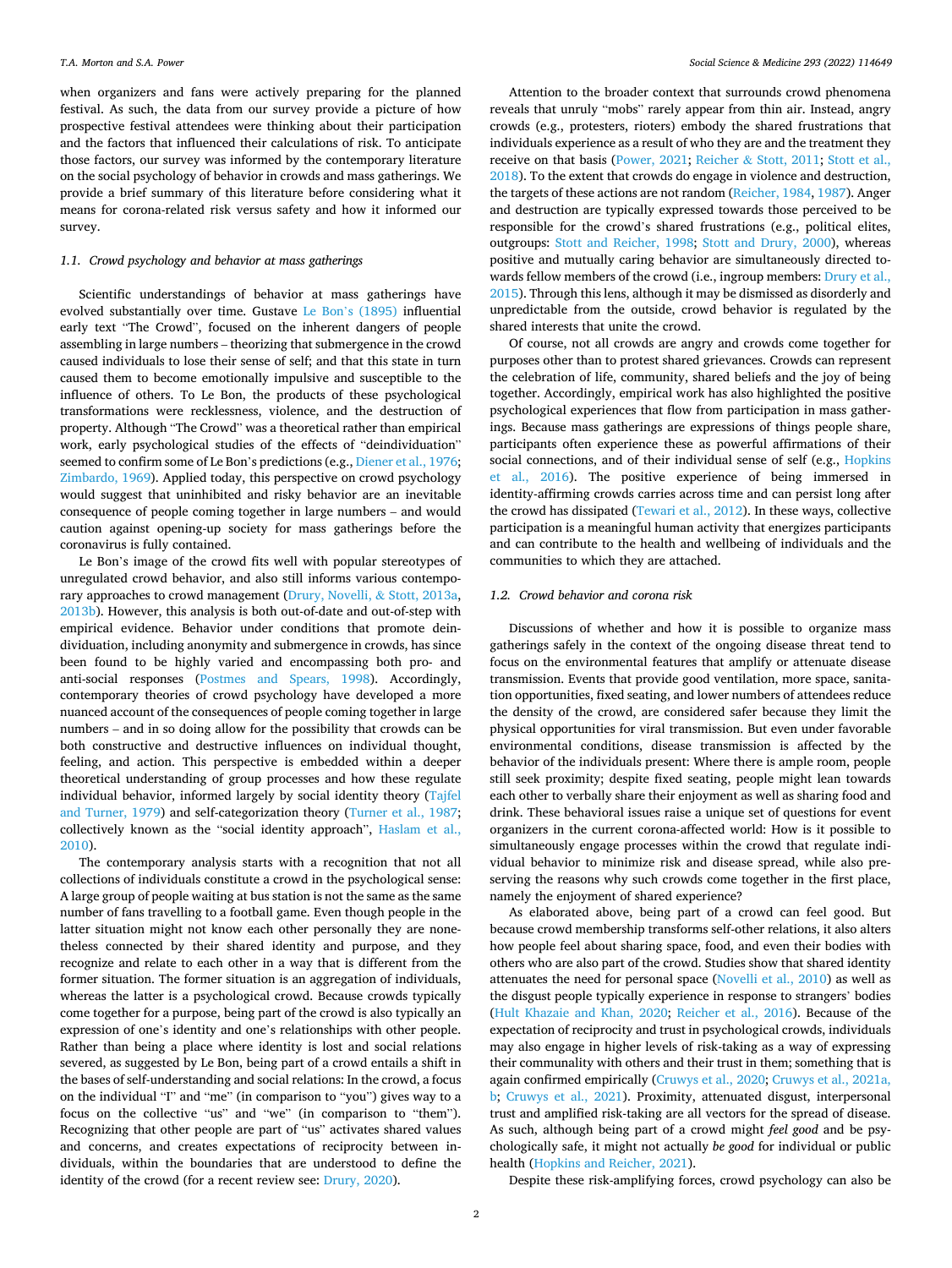<span id="page-2-0"></span>leveraged to promote positive behavioral regulation within the crowd, and through this to increase the safety of mass gatherings. The identitybased transformations that occur in crowds are not all risk-oriented: Shared identity also heightens prosocial orientations to others in the crowd and creates the expectation that these orientations will be reciprocated. Moreover, specific group values and norms regulate the ways individuals enact their identity as part of the crowd. When group norms value risk-taking—as might be expected at a rock concert—crowd members will express their shared identity and trust in each other through risky behavior. But when group norms value restraint and quiet appreciation (as might be expected at a classical concert), crowd members are unlikely to express their shared identity through risktaking. Although these examples seem obvious, they highlight how the shared understandings of the norms and values of the crowd shape the behavior of individuals in the crowd. These shared understandings can function as resources that facilitate mutual care and concern as well as safety behavior at mass gatherings ([Drury, 2018;](#page-7-0) [Drury et al., 2015](#page-7-0)). Effective crowd management begins with an understanding of the identity, norms and values of the crowd [\(Drury et al., 2021](#page-7-0)).

#### *1.3. The current research*

To gain some understanding of the psychology of people anticipating attendance at a mass gathering, and to examine the possible drivers of risk versus safety specified by models of crowd psychology, we surveyed ticket holders and volunteers for a planned (but subsequently cancelled) music festival. In line with the literature review above, our interest was in the role of identity-related processes in shaping how festival attendees were anticipating the festival, what they were expecting from others in that environment, and therefore how they were evaluating the risks involved. The identity-related processes we focus on are individual differences in identification with the crowd and the shared values that are perceived to define that crowd.

Consistent with Cruwys and colleagues social identity model of risk (e.g., [Cruwys et al., 2021a\)](#page-7-0), we expected that stronger identification with the festival crowd would be reflected in higher levels of trust to others connected to that crowd (festival organizers and other festival-goers), and that this heightened trust would be associated with reduced risk perception and therefore more comfort with attending the festival.

Following Drury'[s \(2018\)](#page-7-0) work on pro-social orientations within the crowd, we expected that stronger identification with the festival would also be associated with the ascription of more collectively-oriented (versus individualistic) values to the festival, and that this collectivistic orientation should be reflected in positive expectations about others' (and one's own) behavior within the crowd. Positive behavioral expectations should feed into feelings of safety and comfort with attending the planned festival (Alnabulsi & [Dury, 2014; Alnabulsi et al.,](#page-7-0)  [2018\)](#page-7-0).

In addition to expecting identity-based pathways via trust and positive behavioral expectations to perceptions of risk versus in the crowd, a more general reading of the social identity approach would suggest that any effects of group-based identification should be conditional on the specific norms and values that define the group (e.g., [Hogg and Smith,](#page-7-0)  [2007\)](#page-7-0). Accordingly, our analyses also allowed for the possibility that our two identity process variables (identification and perceived crowd values) might interact when predicting the proposed trust, behavioral expectations, and their outcomes. Our theoretically-derived model is summarized in Fig. 1.

#### **2. Method**

#### *2.1. Participants*

Access to respondents was facilitated by the Roskilde Festival communication department. Although the festival is based in Denmark,



**Fig. 1.** Theoretically-derived model linking identity processes to perceived risk and felt safety in the crowd.

being one of the largest festivals on the European circuit it attracts an international audience and the survey was programmed using Qualtrics such that it could be taken in either Danish or English. A link to an online survey was distributed by the organization to registered e-mail addresses of ticket holders and volunteers at 9:00 on Thursday, March 18, 2021. The survey was closed for responses at 23:59 on Monday, 22 March, prior to a press briefing on 23 March that was anticipated to discuss the possible opening of festivals for the summer of 2021 (something that was not discussed at the press briefing; the decision to cancel festivals came on the 4 May).

Across the five days the survey was open, a total of 22732 people followed the link to access the survey, and 18497 completed the survey and submitted their answers. From these, we excluded people who indicated that they had bought the ticket for someone else ( $n = 131$ ), since these people had no plans to attend the festival. We retained those who had bought a ticket for themselves but afterward decided not to attend  $(n = 1115)$ , because we wanted to include the perspective of these would-be attendees. We also retained those who did not answer this question ( $n = 83$ ), on the assumption that these people may have been undecided on the issue of their attendance. Of the remaining sample, 17356 were ticket holders and 997 were volunteers. These numbers represent about 20% of those who were due to attend the festival at the point of surveying (and about 15% of the total attendance were the festival to go ahead). Characteristics of this sample are detailed in the supplementary file (Table S1).

The survey was conducted in accordance with APA ethical guidelines and ethical approval was given by the authors' institution (IP-IRB/ 26072021). The content of the survey was also reviewed and approved by Roskilde Festival before distribution.

## *2.2. Measures*

After providing detailed information to respondents and obtaining their consent, the survey began with a series of questions eliciting background demographic information and plans for festival attendance (summarized in the supplementary file, Table S1). In the space below, we describe the measures that were relevant to testing the theoretical model outlined in the introduction. Complete copies of the survey in English and Danish can be accessed at [https://osf.io/vhzdg/?vie](https://osf.io/vhzdg/?view_only=2232283a087e4479b52e5aef4426086f)  w\_only=[2232283a087e4479b52e5aef4426086f](https://osf.io/vhzdg/?view_only=2232283a087e4479b52e5aef4426086f).

## *2.2.1. Identity predictors*

Guided by the social identity approach, our survey assessed two key identity-related predictors. *Group defining values* were assessed by asking respondents to reflect the specific values they associate with the festival or that define its ethos. Although the importance of group-defining values (as well as norms) is repeatedly referenced in the social identity literature, a standardized measure of this construct does not exist. Accordingly, we adapted a common measure of personal values to the group context. In this measure, respondents were provided with a list of 9 broad values (presented in a randomized order) and were invited to drag into a box the values that they most strongly associated with the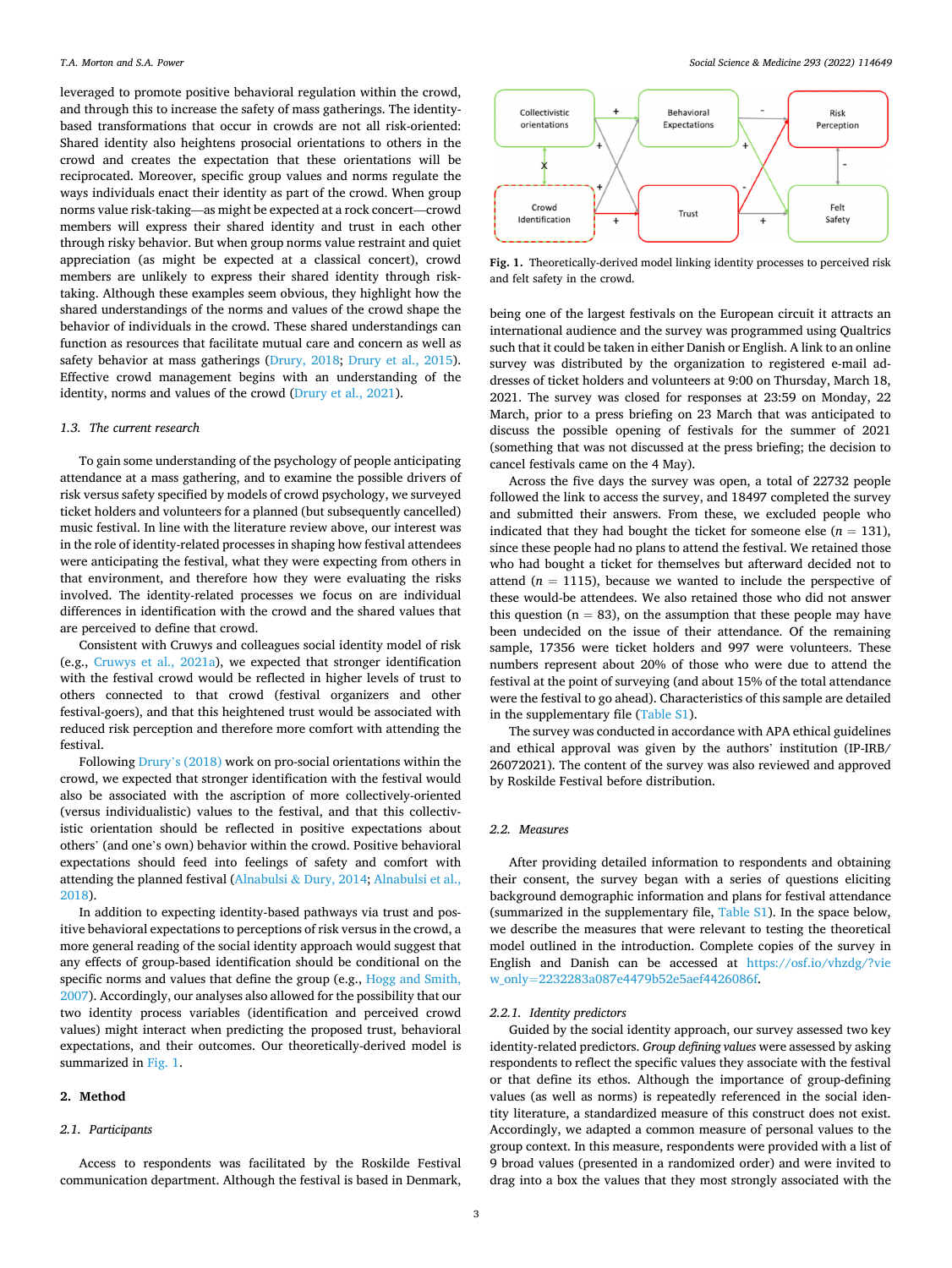festival. Our list of possible values was adapted from Schwartz's typology of universal human values (e.g., see [Schwartz, 2012](#page-8-0), for a recent overview). The model contains 10 values, but conformity and tradition are closely aligned and fall in the same space within the model. Given the context, we listed tradition rather than conformity, resulting in nine rather than ten options on our list. These values, how they are described by theory, and how they were adapted to the current list are summarized in Table 1. Basic values are said to collapse into 4 quadrants defined by two dimensions: self-enhancement in contrast to self-transcendence; openness to change in contrast to conservation. Because our current purpose was more general and motivated by a desire to differentiate collectivistic group-defining values from alternative individualistic orientations, we created a single index by subtracting the total number of collectivistic values (self-transcendence and conservation) from the total number of individualistic values (self-enhancement and openness to change) selected by the participant. Scores on this measure indicate the degree to which the festival was associated with relatively more individualistic than collectivistic values. Some participants selected none of the listed values ( $n = 1066$ ) and these people received a score of zero reflecting the assumption that they did not associate the festival with any particular set of values.

Our second identity-related predictor was individual differences in *identification.* Participants were asked how they think about themselves concerning the festival and the other people who would be present and then answer 4 items taken from Leach and colleagues' (2008) multidimensional model of identification. Two items were from the selfdefinition subscale: "I feel like I have a lot in common with the average Roskilde Festival-goer", "Roskilde Festival-goers have a lot in common with each other". A further two items were from the selfinvestment subscale: "I feel a strong sense of connection to Roskilde Festival", "Going to Roskilde Festival is an important part of my identity". Items were presented in random order and responses were given on a 5-point scale ranging from 1 = *Strongly disagree* to 5 = *Strongly agree*. These items were averaged to form a single index of identification  $(\alpha = 0.75)$ .

Here we also included two items capturing generic trust in others at the festival: "Even if I don't know them, I feel like I can trust other people who attend Roskilde Festival", "I know I could rely on other people at Roskilde Festival to help me if I needed it". Reflecting the expected association between identification and trust, these items were indistinguishable in a factor analysis, which produced a single factor explaining 50.93% of variance. We decided to exclude these items (1) to

#### **Table 1**

| Adaptation of Schwartz values to the festival context. |  |
|--------------------------------------------------------|--|
|--------------------------------------------------------|--|

| Schwartz<br>Value   | Our Adaptation                                                | <b>Schwartz Dimension</b>               | $_{\rm Our}$<br>designation |
|---------------------|---------------------------------------------------------------|-----------------------------------------|-----------------------------|
| Self-direction      | Freedom of thought and<br>action                              | Openness to change                      | Individualistic             |
| Stimulation         | Excitement, variety, &<br>discovering new things              | Openness to change                      | Individualistic             |
| Hedonism            | Pleasure, fun, & good<br>times                                | Openness to change/<br>Self-enhancement | Individualistic             |
| Achievement         | Being recognized by<br>others/gaining their<br>respect        | Self-enhancement                        | Individualistic             |
| Power               | Doing the things I want<br>to do, that are important<br>to me | Self-enhancement                        | Individualistic             |
| <b>Universalism</b> | Tolerance, social justice<br>& equality                       | Self-transcendence                      | Collectivistic              |
| Benevolence         | Being helpful and caring<br>for others                        | Self-transcendence                      | Collectivistic              |
| Security            | Safety security &<br>belonging                                | Conservation                            | Collectivistic              |
| Tradition           | Tradition & cultural<br><i>customs</i>                        | Conservation                            | Collectivistic              |
| Conformity          |                                                               | Conservation                            |                             |

retain the conceptual independence of identification and subsequent trust measures, and (2) because subsequent trust measures were more focussed on the corona context rather than capturing more generic feelings (and these more specific items did separate from identification in a factor analysis).

#### *2.2.2. Mediating processes*

Within a block of questions documenting corona experiences and perceptions, the proposed mediator of *trust* was measured with the question: "How much do you trust each of the following groups to make the best decisions to protect the public from unnecessary health risks?" This prompt was followed by a list of targets: Parliament, local municipalities, scientists and doctors, other members of the Danish public, people who go to concerts and festivals, the organizers of Roskilde Festival. Respondents rated each target on a 5-point scale ranging from  $1 = Not$  *at all to*  $5 = A$  *great deal.* Our primary interest was trust in others connected to the festival, namely organizers and fans, but we also discuss relative trust in other agents in the results below.

The second proposed mediator, *behavioral expectations*, was assessed by asking respondents to imagine how other people would to behave after they had gained entry to the planned festival. They were presented with a list of possible behaviors and asked to rate how likely it was that other people would engage in each behavior at the up-coming festival (1 = *Extremely unlikely* to 5 = *Extremely likely*). The list (presented in a random order) included behaviors that reflect safety (wear masks, wash hands, keep distance from strangers), those that might reflect calculated risks (hug friends, kiss friends), and those that might be considered more risky (share drinks/food, share spliffs/drugs, mosh/dance in a crowd, hug strangers, kiss strangers, engage in casual sex). Factor analysis produced two factors together explaining 55.96% of variance. Factor loadings suggested a distinction between the safety items (all loadings *>*0.71) and all remaining risky items (i.e., regardless of whether friends or strangers were involved; all loadings *>*0.66; there were no cross loadings). Accordingly, we created two indices of expected safety behavior from others ( $\alpha$  = 0.66) and expected risky behavior from others  $(\alpha = 0.88)$ .

On the next page, respondents were presented with the same list of behaviours, but were now asked to rate the likelihood that they themselves would behave in each way at the planned festival. An initial factor analysis suggested 3 factors which together explained 61.42% of variance. Safety items again factored together (all loadings *>*0.67), but items pertaining to hugging friends, kissing friends, sharing food and drink and moshing loaded together (all loadings *>*0.55) and separately from the remaining risk items (all loadings *>*0.51). There was some evidence of split loadings across the latter two factors (especially the items kissing friends and hugging strangers). A second analysis was constrained to extract only two factors. In this analysis, all safety items loaded on one factor (loadings *>*0.53) and all risk items loaded on the other factor (loadings *>*0.43), with no split loadings. To maintain consistency with the measures of expected behavior of others, we created two indices of expected safety ( $\alpha = 0.58$ ) and expected risk ( $\alpha = 0.85$ ) for the self.

#### *2.2.3. Outcome variables*

As outcomes we assessed both felt safety at the planned festival and global assessments of risk. To assess *felt safety*, respondents were presented with information about the planned festival and how coronarelated risks would be managed (information that had not previously been released to the public). The summary emphasized the plan to conduct the festival in ways that would be "as close to the traditional 'Roskilde experience', but that also allows people to make choices to manage their own risk in ways that are comfortable to them." The only specific corona-related restriction that was outlined applied to the point of entry: Ticket holders and volunteers would need to produce a valid documentation to establish that they were not currently infected (e.g., a negative PCA test) or had immunity (e.g., via vaccination or recent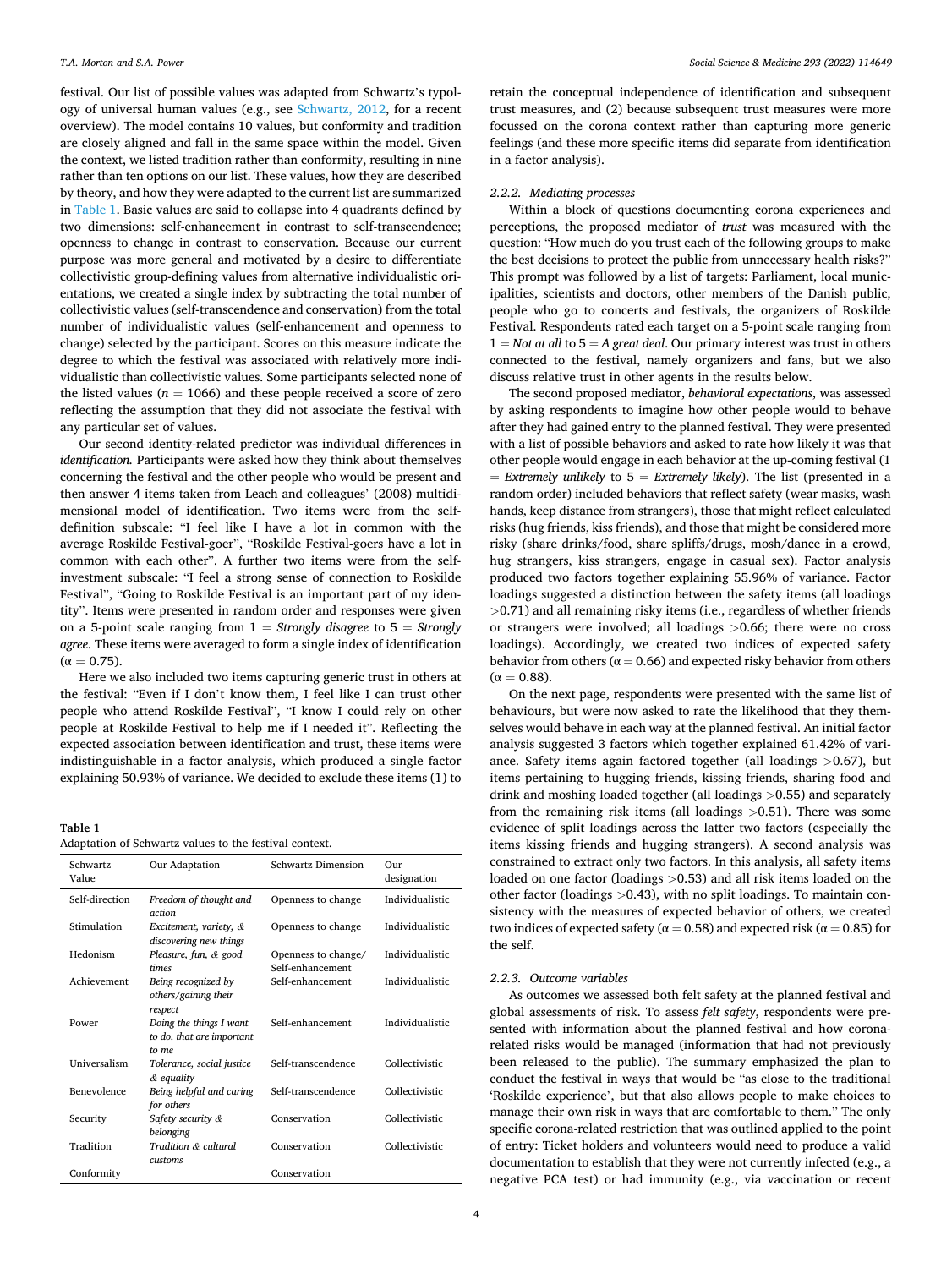overcome infection). Inside the festival compound, people would be free to behave how they chose, with the provision of extra viewing spaces away from the stage for people who wanted to maintain distance. Respondents were asked how they felt about attending this festival and were presented with a list of possible emotions (concerned, anxious, safe, protected, relaxed, calm, excited, energized; presented in a random order; rated on a 5-point scale ranging from 1 = *Not at all* to 5 = *A lot*). Factor analysis revealed a single factor that explained 63.70% of variance in emotions. After reverse-scoring negative emotions, all emotions were averaged to form a single index of felt safety ( $\alpha = 0.92$ ).

After the set of items assessing expected behavior (above), respondents were invited to reflect on the overall risks involved with attending the festival. Three items asked the degree to which they agreed (1 = *Strongly disagree*, 5 = *Strongly agree*) that, all things considered: "I would feel safe if Roskilde Festival were to go ahead according to the current plan", "I would worry about the risks to my health attending Roskilde Festival under the current plan" (reversed), and "Although there might be risks attending Roskilde Festival under the current plan, I am comfortable with that level of risk". Factor analysis revealed that these items all loaded on a single factor explaining 80.64% of variance. After appropriate rescoring, these items were averaged into a single index of *risk acceptability* ( $\alpha = 0.88$ ).

#### **3. Results**

## *3.1. Descriptive patterns and data preparation*

A number of descriptively interesting patterns can be seen in the means and bivariate correlations (Table 2). Because our list of festival values contained 5 individualistic and 4 collectivistic options, if participants simply selected all values they would get a score of 1, and the overall mean is close to this value. Yet, inspection of the most selected values suggests that the festival was indeed associated with individualistic (and more accurately hedonistic) values more than collectivistic ones. In order of prominence, defining festival values were: pleasure (selected by 88.9% of respondents), excitement (63.5%), doing what I want (42.7%), tolerance (41.5%), freedom (37.2%), tradition (30%), safety/belonging (28.7%), being helpful/caring (24.7%), recognition from others (12.6%). Nonetheless, there was variation in this measure and scores spread the full range of possibilities from −4 (exclusively collective values) to 5 (exclusively individual values).

Identification with Roskilde Festival was above the scale mid-point,  $t_{(18308)} = 80.30, p < .001$ , suggesting that overall the festival was a meaningful entity for our respondents' sense of self. But there was again variability and responses covered the full scale range. Consistent with what might be expected based on the theoretical and empirical work guiding this research (e.g., [Drury, 2018](#page-7-0)), stronger identification with the festival was associated with the attribution of more collectivistic than individualistic values; still, this association was small in size.

Concerning patterns of trust and expectations for behavior, interesting distinctions can be seen. Trust in festival organizers was high (*M* 

| Table 2                                                 |  |
|---------------------------------------------------------|--|
| Means, standard deviations, and bivariate correlations. |  |

 $= 3.94, SD = 0.92$ ) – it exceeded trust in the political entities of parliament ( $M = 3.65$ ,  $SD = 0.97$ ) and municipalities ( $M = 3.65$ ,  $SD =$ 0.90) and was topped only by trust in scientists/doctors ( $M = 4.40$ ,  $SD =$ 0.73). However, relative to all these, trust in other festival-goers was low  $(M = 2.76, SD = 1.01)$ . Trust in parliament and local municipalities were indistinguishable,  $p = 1$ , but all other pairwise comparisons were significant, *p*s *<* .001. Although identification was correlated with all measures of trust, these associations were small in size (0.029 ≤ *r*s ≤ 0.096, *p*s *<* .001) with the exception of trust in festival organizers (*r* = 0.27,  $p < .001$ ) and trust in other festival goers ( $r = 0.26$ ,  $p < .001$ ). This pattern is consistent with the idea that identification is important for defining the boundaries of trust within a psychological crowd and supports the idea that measures of trust in organizers and festival-goers are most relevant to our analysis.

Reflecting their lack of trust in other festival goers, respondents expected others to behave with more risk than safety under the planned scenario – but they expected the opposite for themselves, more safety than risk. Confirming the disconnect between expectations of others versus the self, a 2 (target: self, other)  $\times$  2 (behavior: safety, risk) repeated measures analysis of variance revealed main effects of each factor,  $F_{\text{target (1, 18119)}} = 10906, p < .001, \eta^2_{p} = .38, F_{\text{behavior (1, 18119)}} =$ 1512.91,  $p < .001$ ,  $\eta^2$ <sub>p</sub> = .08, qualified by a very large interaction,  $F_{(1)}$  $_{18119)} = 34947.56, p < .001, \eta_{p}^{2} = .66$ . All pairwise comparisons within this interaction were significant, *p*s *<* .001. Given the overall pattern, to further simplify the data before analysis, we created single indices of expected behavior for the self and for others by subtracting expected safety from risk. These indices capture the interactive pattern in which people expected others to behave with more risk than safety (i.e., a positive mean-score:  $M_{\text{others}} = 1.37$ ,  $SD = 1.37$ ), but themselves to behave with more safety than risk (i.e., a negative mean score:  $M_{\text{self}} =$  $-0.67, SD = 1.49$ ).

Despite the expectation of relatively risky behavior from others, felt safety and the perceived acceptability of risks were both high. Indeed, the modal responses to these questions were at the top of the response scale (i.e., 5). However, there was variability with and individual scores covered the full range of both scales with skew statistics acceptable (i.e., *<*1). These measures were also highly correlated (*r* = 0.84, *p <* .001). Although our original intention was to treat these as separate outcomes, in response to the very high correlation we created a composite measure of *felt safety* by standardizing the component measures and then averaging these.

## *3.2. Missing data*

Due to missing values on individual measures, degrees of freedom vary slightly across the analyses reported below. Although patterns of missing data can be a concern, the overall level of data missing on focal variables (predictors, mediators, outcomes) was low (=*<* 1.2%). Missing data for covariates used in robustness checks was similarly low (=*<*0.6%), with the exception of age (3.8% missing). These data were not missing completely at random, as indicated by a significant Little's

| Variable:                 | Range   | M    | <b>SD</b> | Skew    | 2.    | 3.     | 4.      | 5.     | 6.      | 7.                    | 8.    | 9.     | 10.     |
|---------------------------|---------|------|-----------|---------|-------|--------|---------|--------|---------|-----------------------|-------|--------|---------|
| 1. Identification         | $1 - 5$ | 3.48 | .82       | $-.36$  | $-07$ | .27    | .26     | $-.07$ | .16     | .04                   | .03   | .26    | .23     |
| 2. Individualistic Values | $-4-5$  | 1.20 | 1.27      | $-.10$  |       | $-.04$ | $-0.06$ | .10    | $-0.05$ | .18                   | $-13$ | .04    | .05     |
| 3. Trust Organizers       | $1 - 5$ | 3.94 | .92       | $-70$   |       |        | .52     | $-14$  | .30     | $-.006^{\text{ns}}$   | .15   | .45    | .42     |
| 4. Trust fans             | $1 - 5$ | 2.76 | 1.01      | .13     |       |        |         | $-19$  | .30     | $-0.05$ <sup>ns</sup> | .10   | .39    | .36     |
| 5. Other's risk beh.      | $1 - 5$ | 4.18 | .75       | $-1.11$ |       |        |         |        | $-37$   | .44                   | $-24$ | $-13$  | $-13$   |
| 6. Other's safety beh.    | $1 - 5$ | 2.80 | .90       | .02     |       |        |         |        |         | $-12$                 | .51   | .34    | .34     |
| 7. Own risk beh.          | $1 - 5$ | 2.77 | .96       | .26     |       |        |         |        |         |                       | $-37$ | .17    | .18     |
| 8. Own safety beh.        | $1 - 5$ | 3.44 | .84       | $-.27$  |       |        |         |        |         |                       |       | $-.04$ | $-0.05$ |
| 9. Felt safety            | $1 - 5$ | 3.71 | .93       | $-70$   |       |        |         |        |         |                       |       |        | .84     |
| 10. Risk acceptability    | $1 - 5$ | 3.77 | 1.13      | $-75$   |       |        |         |        |         |                       |       |        |         |

nsnon-significant correlation; all other correlations significant  $p < .01$ .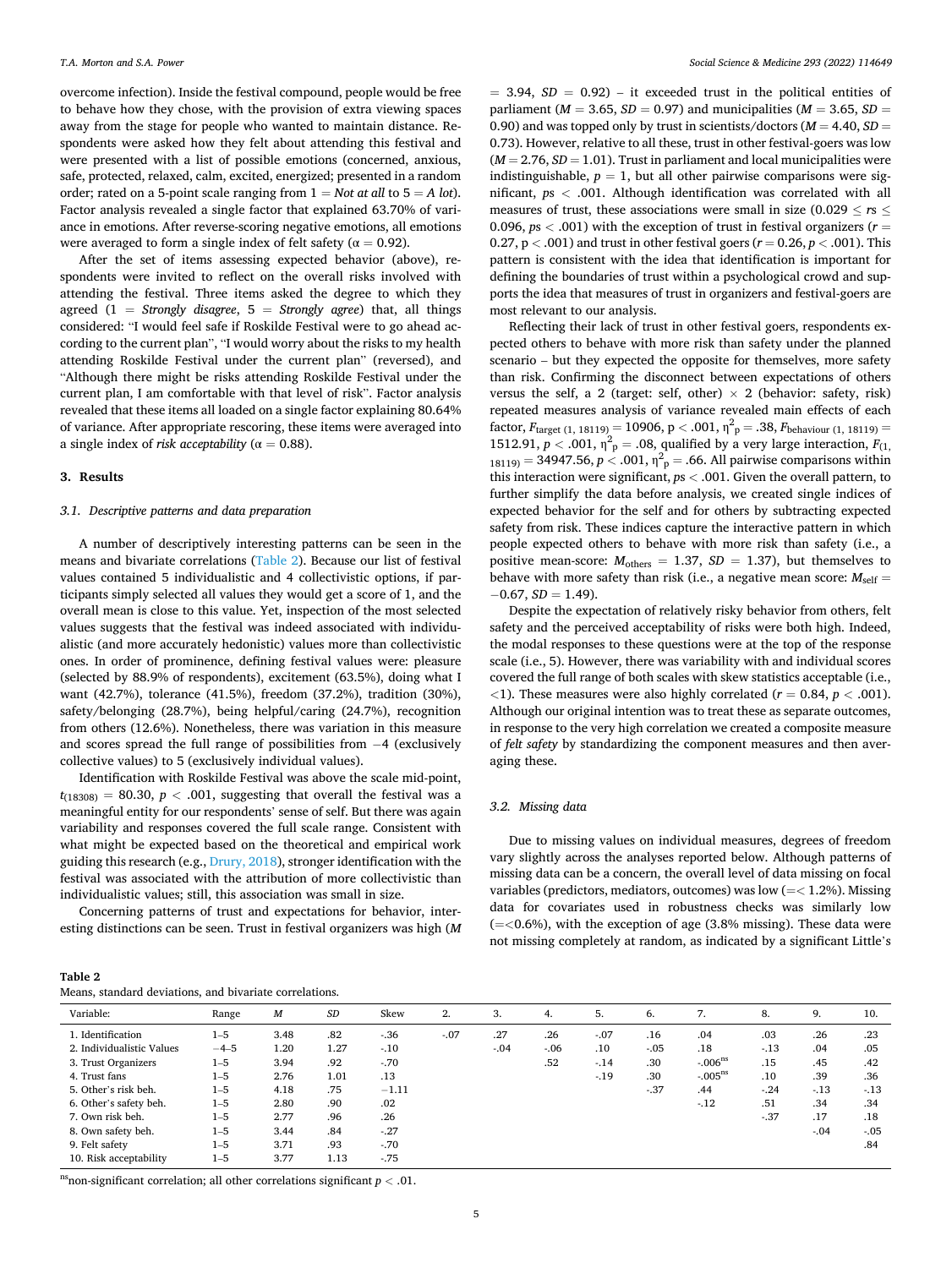MCAR test,  $\chi^2$  (216) = 413.21,  $p < .001$ . Yet, as described in the robustness checks below, additional analyses with imputed data revealed no substantive difference in the patterns reported in the primary analyses using listwise deletion.

## *3.3. Primary analyses*

To explore the pathways outlined in [Fig. 1,](#page-2-0) we ran a series of regression models using PROCESS [\(Hayes, 2017\)](#page-7-0). In these models, felt safety within the crowd (comprising a composite index of feelings in the scenario and risk acceptability, explained above) was the criterion; trust (in festival organizers and fans) and behavioral expectations (for self and others) were positioned as parallel mediators, and; identification and festival values as predictors were allowed to interact (PROCESS, Model 8). Predictors were centered before analysis. Regression output for individual pathways are summarized in Table 3 and tests of indirect effects are reported in [Table 4](#page-6-0).

Consistent with [Cruwys and colleagues \(2021a\)](#page-7-0), identification with the festival was associated with heightened trust in entities connected to this crowd (i.e., organizers and festival-goers) and this trust contributed to felt safety. Consistent with [Drury \(2018\),](#page-7-0) identification was also associated with more positive expectations from others within the crowd and through this with felt safety. Unexpectedly, identification was associated with expectations of more risk from the self, and this too was associated with felt safety, however, the links in this sequence were weak and indirect pathways small. In sum, identification seemed to contribute to a set of positive expectations about others (but not the self), which reinforced feeling safe within that crowd given the planned scenario.

With respect to values, similar patterns are apparent. Perceiving the festival's values to be more individualistic (rather than collective) was associated with lower trust and heightened expectations of risk (from both others and especially the self). Lacking trust in others, and expecting them to behave with risk, in turn undermined felt safety (whereas expecting the self to behave with risk was reflected in greater felt safety).

Contrary to what might have been expected based on the social identity approach (e.g., [Hogg and Smith, 2007](#page-7-0)), there were no interactions between identification and the values that define the crowd on any outcome.

## *3.4. Robustness checks*

To explore the robustness of the above patterns, we conducted a number of additional analyses. Various background and demographic variables correlated with the index of felt safety: male gender, younger age, more regular concert attendance in a typical year, having been to Roskilde Festival more times, planning to attend in a group rather than alone, being Danish or a resident in Denmark, having previously been tested positive for coronavirus, and being a volunteer rather than ticket

#### **Table 3**

Regression models.

holder. Including all these indicators as covariates did not change the pattern of effects reported above: all direct and indirect pathways remained significant (see supplementary file Tables S2 & S3).

Because ticket holders and volunteers are distinct sub-populations within this crowd, and because these are differently aligned with the organizers of the festival versus ordinary festival-goers, we also ran the models separately within each subgroup. All direct and indirect pathways were replicated among ticket-holders (supplementary file Tables  $S4 \& S5$ ). Among volunteers, there were some minor differences: festival values did not predict trust in organizers or festival-goers, and as such there were no mediational pathways between these variables to safety; identification did not predict expectations of risky behavior for the self, again precluding any mediation via this pathway (supplementary file Tables S6 & S7).

As noted in the participant section, we included in our analyses respondents who indicated that they had decided to give away or sell their ticket. These decisions could have been made for a variety of reasons, but plausibly might reflect how they were thinking about the risks of their participation. Indeed, those who had given up their ticket felt less safe with the planned scenario compared to both those who still planned to attend,  $p < .001$ , and those who did not indicate their plans,  $p < .001$ . They also trusted festival organizers and festival-goers less than both alternative groups, *p*s *<* .001, and expected others to behave with more risk and less safety, *p*s *<* .001. With respect to their own behavior, they reported expecting less risk from themselves than those who still planned to attend, *p <* .001 (and more than those who gave no answer *p <* .001), but expectations of safety from the self were equivalent across these two groups,  $p = 1$  (and significantly different from those who gave no answer, *p*s *<* .001). This suggests that while concerns about risk might have been behind decisions not to attend, at least some of these concerns may have been based in misperceptions: those who did and did not plan to attend the event had the same expectations for the degree to which they would behave with safety. Excluding this group did not change the results reported above, and the results also remained unchanged when all respondents were included regardless of whether they originally planned to attend, had changed their mind since purchasing a ticket, or did not indicate any plan with respect to attendance (supplementary file Tables S8 & S9).

Finally, analyses using multiple imputation to replace missing data produced very similar coefficients to those based on listwise deletion. Therefore, accounting for missing data did not affect the interpretation of the results (supplementary file Tables  $$10 \& $11$ ).

## **4. Discussion**

The aim of this study was to provide a broad picture of how would-be attendees at a large European music festival planned for the summer of 2021 were thinking and feeling about the corona-related risks of their attendance. Informed by contemporary theory and research on crowd psychology, we tested the role of festival identity and collective values in

|                                                                                                              | Trust<br>Organizers     |                      | Trust<br>Fans                  |                       | Other's<br>Behavior  |                               |                          | Own<br>Behavior      |                               |                           | Felt<br>Safety       |                               |                                                      |                                                      |                                                                            |
|--------------------------------------------------------------------------------------------------------------|-------------------------|----------------------|--------------------------------|-----------------------|----------------------|-------------------------------|--------------------------|----------------------|-------------------------------|---------------------------|----------------------|-------------------------------|------------------------------------------------------|------------------------------------------------------|----------------------------------------------------------------------------|
|                                                                                                              | B                       | <b>SE</b>            | p                              | B                     | SE                   | p                             | B                        | SE                   | p                             | B                         | <b>SE</b>            | p                             | В                                                    | SE                                                   | p                                                                          |
| Identification<br>Values<br>Interaction<br>Trust Organizers<br><b>Trust Fans</b><br>Other's beh.<br>Own beh. | .30<br>$-.02$<br>$-.00$ | .008<br>.005<br>.007 | < .0001<br>.001<br>.95         | .32<br>$-.03$<br>.006 | .009<br>.006<br>.007 | < 0.0001<br>< .0001<br>.86    | $-.23$<br>.09<br>$-.007$ | .012<br>.008<br>.010 | < .0001<br>< .0001<br>.50     | .04<br>$.22\,$<br>$-.001$ | .013<br>.009<br>.011 | .0001<br>< .0001<br>.95       | .11<br>.03<br>$-.006$<br>.31<br>.12<br>$-.23$<br>.21 | .007<br>.005<br>.006<br>.007<br>.007<br>.005<br>.004 | < 0.0001<br>< 0.0001<br>.32<br>< 0.0001<br>< 0.0001<br>< .0001<br>< 0.0001 |
| Model                                                                                                        | $R^2 = .07$<br>.0001    |                      | $F_{(3, 17945)} = 454.35, p <$ | $R^2 = .07$<br>.0001  |                      | $F_{(3, 17945)} = 447.11 p <$ | $R^2 = .03$<br>.0001     |                      | $F_{(3, 17945)} = 168.72 p <$ | $R^2 = .04$<br>.0001      |                      | $F_{(3, 17945)} = 219.25 p <$ | $R^2 = .36$<br>.0001                                 |                                                      | $F_{(7, 17941)} = 1457.99 p <$                                             |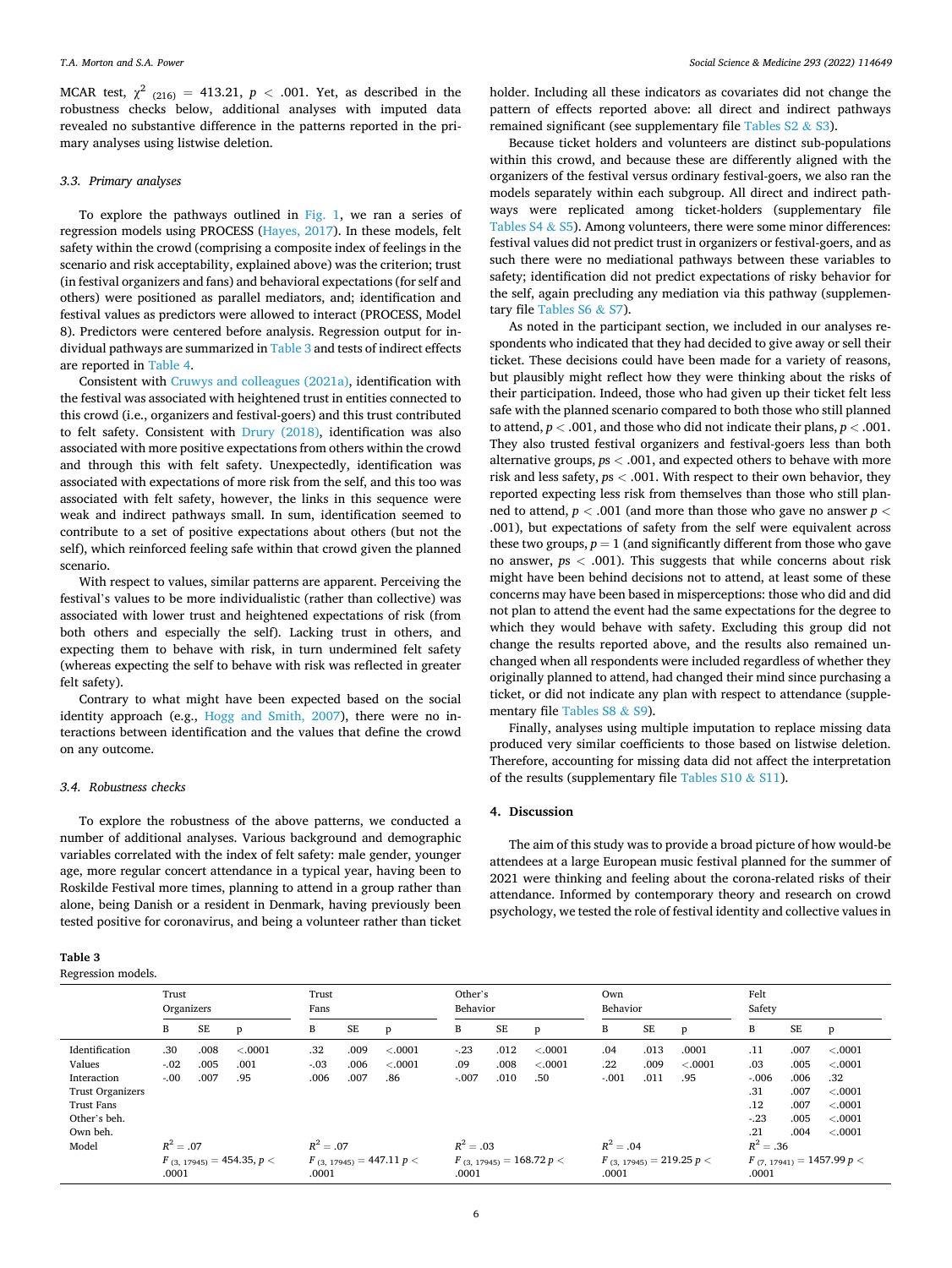#### <span id="page-6-0"></span>**Table 4**

Tests of indirect effects.

|                   |       | Identification $>$ Mediator $>$ Felt Safety |         |      | Values $>$ Mediator $>$ Felt Safety |      |         |          |  |
|-------------------|-------|---------------------------------------------|---------|------|-------------------------------------|------|---------|----------|--|
|                   | Coeff | <b>SE</b>                                   | 95% CIs |      | Coeff                               | SE   | 95% CIs |          |  |
| Trust Organizers  | .094  | .004                                        | .086    | .101 | $-.005$                             | .002 | $-.009$ | $-.002$  |  |
| <b>Trust Fans</b> | .039  | .003                                        | .035    | .044 | $-.004$                             | .001 | $-.005$ | $-.002$  |  |
| Other's beh.      | .053  | .003                                        | .047    | .060 | $-0.020$                            | .002 | $-.024$ | $-0.017$ |  |
| Own beh.          | .009  | .003                                        | .003    | .015 | .046                                | .002 | .042    | .051     |  |

shaping how respondents were orienting towards others associated with the festival (in terms of trust and expected behavior) and their overall feelings of comfort with the risks posed.

The data analyzed above mostly confirm expectations: Identification with the festival was associated with more positive orientations towards others included in this psychological crowd in the form of heightened trust and heightened expectations of safe rather than risky behavior. Because of these positive orientations, those who identified more strongly with the festival also felt safer and more comfortable with the prospect of being in the crowd with others there. Group-defining values operated in a similar way: Perceiving the festival to be defined by more collectivistic (rather than individualistic) values was associated with heightened trust and expectations of safe rather than risky behavior and through these orientations contributed to felt safety. Aligning these two identity processes, higher levels of identification with the festival were also associated with the perception of more collectivistic values. Nonetheless, it should also be noted that the overall perception of this festival was dominated by individualistic values, and that those who identified more strongly with the festival expected themselves to behave with slightly less safety and more risk (something that was reinforced by the perception of individualistic values). The latter finding was not expected.

## *4.1. Theoretical implications*

These patterns provide further evidence for the role of identity processes in shaping crowd psychology, for example as detailed in the social identity model of risk (e.g., [Cruwys et al., 2021a\)](#page-7-0) and the social identity model of collective resilience ([Drury, 2018](#page-7-0)), both of which have informed discussions of the processes that contribute to risk and safety at mass gatherings (e.g., [Hopkins and Reicher, 2021](#page-7-0); [Templeton, 2021](#page-8-0)). One theoretically-derived expectation that was not supported by the data was the idea that among highly identified crowd members, thoughts, feelings, and actions are regulated by the specific norms and values that are perceived to define the collective (e.g., [Hogg and Smith,](#page-7-0)  [2007\)](#page-7-0). This expectation implies an interaction between festival identification and festival values on outcomes, an interaction that was observed in none of our models. There are at least two plausible reasons for this lack of interactive effects. First, the measure of values was very broad and did not specify any particular way of enacting identity or interpreting the actions of others. As such, it is unclear how high identifiers should live up to values of "pleasure" and "excitement" or "tolerance" and "freedom" when considering their trust in others, forming expectations of their behavior, and feeling comfort (or not) with that. More specific values might more strongly imply particular thoughts, feelings and actions among highly identified festival-goers. Alternatively, and second, such broadly defined values might regulate the actions of individuals within the crowd, but their influence might be better revealed in how individuals spontaneously orient towards each other and behave, rather than their conscious expectations. Nonetheless, and despite the absence of theoretically interesting interactions, the results do show a flow of influences from both individual identification with the collective and perceptions of the values that define this. As such, both aspects of crowd psychology are potentially relevant for the management of risk and safety in the crowd.

#### *4.2. Practical implications*

Beyond providing more data in support of contemporary models of crowd psychology, this research also contains some additional insights that are of relevance to those planning mass gatherings against the backdrop of the ongoing corona pandemic. One striking pattern in the data was the discrepancy between what people expected from others and what they expected from themselves. Since our survey reached almost 15% of those who would have been present at the festival in question, and in that sense can be considered quite representative, one of these expectations is likely to be inaccurate: Either people are overly pessimistic about the behavior of others (since the majority of individuals surveyed say they would be safe not risky), or they are being naïve about, or misrepresenting, themselves.

The former interpretation would be consistent with work on pluralistic ignorance ([Prentice and Miller, 1996\)](#page-8-0), and would caution event organizers to correct erroneous expectations about others' behavior to avoid these becoming normative standards for the self. Said differently, if everyone else is (erroneously) believed to be inclined towards risk, there is a danger that individuals will decide that they too should behave that way. This possibility is evident in our data, in which expectations of others and of the self were strongly positively correlated. It is also possible that misperceptions of behavioral norms might lead some people to disengage from a situation that they erroneously believe does not reflect their own preferences ([Prentice and Miller, 1993](#page-8-0)). Again, this possibility is evident in our data, in which those who reported having given up their ticket since purchasing were most likely to believe that others would behave with risk, but nonetheless showed similar expectations of self-safety to those who were still planning on going.

Still, it is equally plausible that individuals are misperceiving themselves, rather than others – or that their intention to behave with safety is expressed with social desirability concerns in mind. Our data cannot adjudicate between these two alternatives – but resolving it is a critical one for event organizers. In the place of resolution, we would say that the data do at least show that individuals know which behaviours constitute safety versus risk, and that they are motivated to endorse safety. The challenge for event organizers, and future research, is to understand the conditions that facilitate them to act on these good intentions in an environment that prioritizes pleasure, excitement, and "doing what I want".

Relatedly, though not surprising, it is potentially concerning that the overarching values associated with this festival were more hedonistic than communal. Perceiving festival values in this way was associated with expectations of higher risk taking, not just from others but also – and more strongly – from the self. This suggests an additional challenge to event organizers: Finding ways to embed communal values into the festival ethos seems important for cultivating an environment that regulates attendees away from risk and towards collectively-minded responsibility. Although challenging, research informed by contemporary models of crowd psychology suggests some ways this shift might be achieved (e.g., [Drury et al., 2021\)](#page-7-0).

## *4.3. Strengths and limitations*

The findings reported here, and the conclusions that are draw from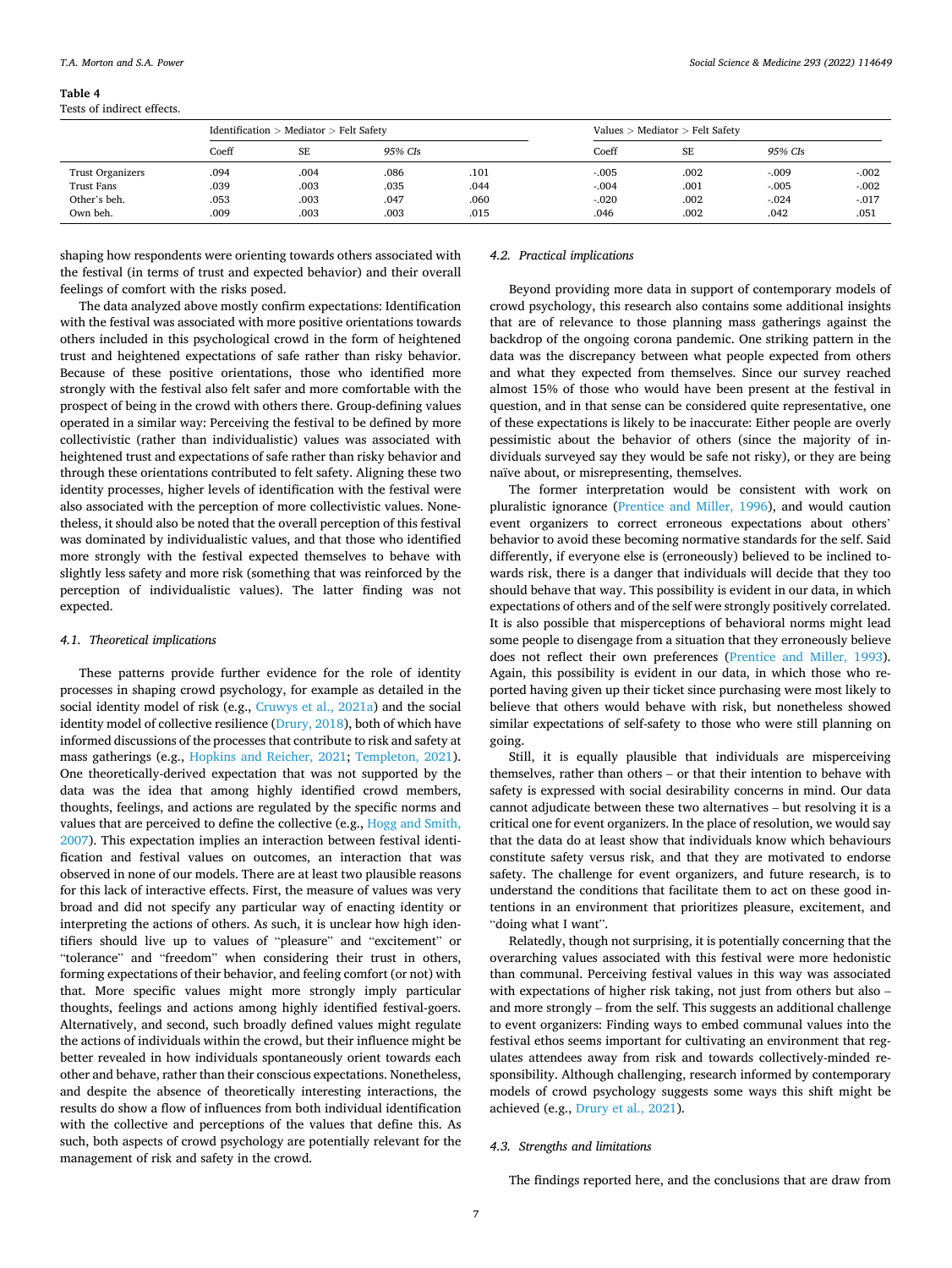<span id="page-7-0"></span>these, should be considered in relation to a number of strengths and limitations of the methods used and data produced. The survey was not designed to be representative and participation was voluntary. This weakness is offset by the number of responses received. Given the coverage of the target population (~20% of those registered to attend at the point of survey, and  $~15\%$  of ultimate festival attendees), though not representative in a strict sense these data do provide a fairly accurate picture of the range of opinions within the target population. Indeed, the current study is one of the largest datasets that has been used to test models derived from the social identity approach applied to mass gatherings (Hult Khazaie, Khan and Stott, 2021). As such, it also provides very good estimates of the associations between identification, trust, behavioral expectations, and felt safety. In so doing, this study can inform future work guided by this perspective as well as interventions intended to address these social psychological drivers of felt risk versus safety.

Because the survey is self-report, the answers given may not be a fully accurate account of respondents' true opinions. This point is especially important for interpreting questions about expected behavior: How people say they would behave is likely to be very different from what they would actually do in the moment. The insights gained from this survey need to be validated against data from other methods, for example observational data of behavior at concerts and events. Those kinds of methods would also be vital for elaborating how people's expectations translate into behavior *in situ*, and for identifying social and environmental features that facilitate versus interfere with positive intentions. Here, it is also worth highlighting that this survey was conducted at a time when there was considerable uncertainty about whether festivals and concerts would be able to open in the summer of 2021. In this context, it is quite likely that respondents were motivated to give the "right answer" to our questions. Nonetheless, the patterns of association between identity factors, orientations towards others, and felt safety conform to theoretically-derived expectations.

Finally, it is important to emphasize that these data are crosssectional. The expected model we tested was derived by prior theory and informed by previous longitudinal and experimental tests of specific pathways (e.g., between identification, trust, and perceived risk: Cruwys et al., 2021a,b). However, the extent to which the observed direct and indirect relationships represent genuine causal pathways cannot be answered by these kinds of data.

#### **5. Conclusions**

The findings from a survey of would-be attendees at one of Europe's largest music festivals, a year after the pandemic outbreak, paint a picture of a public that is very keen to return to mass gatherings and that accepts the risks associated with this. Nonetheless, the data also reveal factors that might further reinforce or undermine felt comfort, and that should be considered by those planning mass gatherings. Based on our findings, it is clear that would-be festival attendees place a lot of trust in festival organizers, and that trust is a substantive resource that contributes to their comfort with the current plans. It is also clear that the festival-goers' sense of identity, and the more communal orientations that are associated with that, are resources that further reinforce trust and contribute to the expectation of positive safety-related behavior from themselves and others at the festival. Of course, this heightened trust might lead people to behave in ways that amplify rather than attenuate actual risk (Cruwys et al., 2021a). As such festival organizers have a responsibility to both live up to the trust that is placed in them and to maximize the possibilities for attendees to realize their motivations positively – that is to actually behave with safety rather than to just feel safe. Reciprocally, the identity of festival attendees is something that might be leveraged to help manage their behavior (Drury et al., 2021). Moving further forward into the post-corona world, it is important to understand how the identities of those who participate in mass events are lived out and enacted on the spot, and to consider what this means for their felt and actual safety – as well as for their enjoyment of the events they have come together to experience.

## **Credit author statement**

Thomas Morton: Conceptualization, Methodology, Investigation, Data curation, Formal analysis, Writing – original draft, Writing – review & editing; Séamus Power: Conceptualization, Methodology, Investigation, Writing – original draft, Writing – review  $\&$  editing.

#### **Declaration of competing interest**

None.

#### **Acknowledgements**

Thanks to Roskilde Festival for providing access to respondents, and especially to Morten Therkildsen and Nethe Katrine Jørgensen for assistance, input and advice preparing the survey. Thanks also to John Drury, Nick Hopkins and Steve Reicher for advice and input.

#### **Appendix A. Supplementary data**

Supplementary data to this article can be found online at [https://doi.](https://doi.org/10.1016/j.socscimed.2021.114649)  [org/10.1016/j.socscimed.2021.114649.](https://doi.org/10.1016/j.socscimed.2021.114649)

#### **References**

- [Alnabulsi, H., Drury, J., 2014. Social identification moderates the effect of crowd density](http://refhub.elsevier.com/S0277-9536(21)00981-3/sref1)  [on safety at the Hajj. Proc. Natl. Acad. Sci. Unit. States Am. 111 \(25\), 9091](http://refhub.elsevier.com/S0277-9536(21)00981-3/sref1)–9096.
- [Alnabulsi, H., Drury, J., Templeton, A., 2018. Predicting collective behaviour at the Hajj:](http://refhub.elsevier.com/S0277-9536(21)00981-3/sref2)  [place, space and the process of cooperation. Phil. Trans. Biol. Sci. 373 \(1753\),](http://refhub.elsevier.com/S0277-9536(21)00981-3/sref2) [20170240](http://refhub.elsevier.com/S0277-9536(21)00981-3/sref2).
- [Cruwys, T., Stevens, M., Platow, M.J., Drury, J., Williams, E., Kelly, A.J., Weekes, M.,](http://refhub.elsevier.com/S0277-9536(21)00981-3/sref3)  [2020. Risk-taking that signals trust increases social identification. Soc. Psychol. 51](http://refhub.elsevier.com/S0277-9536(21)00981-3/sref3) [\(5\), 319.](http://refhub.elsevier.com/S0277-9536(21)00981-3/sref3)
- [Cruwys, T., Greenaway, K.H., Ferris, L.J., Rathbone, J.A., Saeri, A.K., Williams, E., et al.,](http://refhub.elsevier.com/S0277-9536(21)00981-3/sref4)  [2021a. When trust goes wrong: a social identity model of risk taking. J. Pers. Soc.](http://refhub.elsevier.com/S0277-9536(21)00981-3/sref4) [Psychol. 120 \(1\), 57](http://refhub.elsevier.com/S0277-9536(21)00981-3/sref4).
- Cruwys, T., Stevens, M., Donaldson, J.L., Cárdenas, D., Platow, M.J., Reynolds, K.J., [Fong, P., 2021b. Perceived COVID-19 risk is attenuated by ingroup trust: evidence](http://refhub.elsevier.com/S0277-9536(21)00981-3/sref5) [from three empirical studies. BMC Publ. Health 21, 869](http://refhub.elsevier.com/S0277-9536(21)00981-3/sref5).
- [Diener, E., Fraser, S.C., Beaman, A.L., Kelem, R.T., 1976. Effects of deindividuation](http://refhub.elsevier.com/S0277-9536(21)00981-3/sref12)  [variables on stealing among Halloween trick-or-treaters. J. Pers. Soc. Psychol. 33 \(2\),](http://refhub.elsevier.com/S0277-9536(21)00981-3/sref12)  178–[183](http://refhub.elsevier.com/S0277-9536(21)00981-3/sref12).
- [Drury, J., 2018. The role of social identity processes in mass emergency behaviour: an](http://refhub.elsevier.com/S0277-9536(21)00981-3/sref6)  [integrative review. Eur. Rev. Soc. Psychol. 29 \(1\), 38](http://refhub.elsevier.com/S0277-9536(21)00981-3/sref6)–81.
- [Drury, J., 2020. Recent developments in the psychology of crowds and collective](http://refhub.elsevier.com/S0277-9536(21)00981-3/sref7) [behaviour. Curr. Opin. Psychol. 35, 12](http://refhub.elsevier.com/S0277-9536(21)00981-3/sref7)–16.
- [Drury, J., Novelli, D., Stott, C., 2013a. Psychological disaster myths in the perception and](http://refhub.elsevier.com/S0277-9536(21)00981-3/sref8)  [management of mass emergencies. J. Appl. Soc. Psychol. 43 \(11\), 2259](http://refhub.elsevier.com/S0277-9536(21)00981-3/sref8)–2270.
- [Drury, J., Novelli, D., Stott, C., 2013b. Representing crowd behaviour in emergency](http://refhub.elsevier.com/S0277-9536(21)00981-3/sref9) planning guidance: 'mass panic' [or collective resilience? Resilience 1 \(1\), 18](http://refhub.elsevier.com/S0277-9536(21)00981-3/sref9)–37.
- [Drury, J., Novelli, D., Stott, C., 2015. Managing to avert disaster: explaining collective](http://refhub.elsevier.com/S0277-9536(21)00981-3/sref10)  [resilience at an outdoor music event. Eur. J. Soc. Psychol. 45 \(4\), 533](http://refhub.elsevier.com/S0277-9536(21)00981-3/sref10)–547.
- [Drury, J., Rogers, M.B., Marteau, T.M., Yardley, L., Reicher, S., Stott, C., 2021. Re](http://refhub.elsevier.com/S0277-9536(21)00981-3/sref11)[opening live events and large venues after Covid-19 'lockdown](http://refhub.elsevier.com/S0277-9536(21)00981-3/sref11)': behavioural risks [and their mitigations. Saf. Sci. 139, 105243](http://refhub.elsevier.com/S0277-9536(21)00981-3/sref11).
- [Haslam, S.A., Ellemers, N., Reicher, S.D., Reynolds, K.J., Schmitt, M.T., 2010. The social](http://refhub.elsevier.com/S0277-9536(21)00981-3/sref13)  [identity perspective today: the impact of its defining ideas. In: Rediscovering Social](http://refhub.elsevier.com/S0277-9536(21)00981-3/sref13)  [Identity: Key Readings. Psychology Press, Taylor](http://refhub.elsevier.com/S0277-9536(21)00981-3/sref13) & Francis.
- [Hayes, A.F., 2017. Introduction to Mediation, Moderation, and Conditional Process](http://refhub.elsevier.com/S0277-9536(21)00981-3/sref14)  [Analysis: A Regression-Based Approach. Guilford publications](http://refhub.elsevier.com/S0277-9536(21)00981-3/sref14).
- [Hogg, M.A., Smith, J.R., 2007. Attitudes in social context: a social identity perspective.](http://refhub.elsevier.com/S0277-9536(21)00981-3/sref15)  [Eur. Rev. Soc. Psychol. 18 \(1\), 89](http://refhub.elsevier.com/S0277-9536(21)00981-3/sref15)–131.
- [Hopkins, N., Reicher, S., 2021. Mass gatherings, health, and well-being: from risk](http://refhub.elsevier.com/S0277-9536(21)00981-3/sref16)  [mitigation to health promotion. Soc. Issues. Pol. Rev. 15 \(1\), 114](http://refhub.elsevier.com/S0277-9536(21)00981-3/sref16)–145.
- [Hopkins, N., Reicher, S.D., Khan, S.S., Tewari, S., Srinivasan, N., Stevenson, C., 2016.](http://refhub.elsevier.com/S0277-9536(21)00981-3/sref17) [Explaining effervescence: investigating the relationship between shared social](http://refhub.elsevier.com/S0277-9536(21)00981-3/sref17) [identity and positive experience in crowds. Cognit. Emot. 30 \(1\), 20](http://refhub.elsevier.com/S0277-9536(21)00981-3/sref17)–32.
- [Hult Khazaie, D., Khan, S.S., 2020. Shared social identification in mass gatherings lowers](http://refhub.elsevier.com/S0277-9536(21)00981-3/sref18)  [health risk perceptions via lowered disgust. Br. J. Soc. Psychol. 59 \(4\), 839](http://refhub.elsevier.com/S0277-9536(21)00981-3/sref18)–856.
- [Hult Khazaie, D., Stott, C., Khan, S.S., 2021. Mass meets mosh: exploring healthcare](http://refhub.elsevier.com/S0277-9536(21)00981-3/sref19) professionals' [perspectives on social identity processes and health risks at a religious](http://refhub.elsevier.com/S0277-9536(21)00981-3/sref19)  [pilgrimage and music festivals. Soc. Sci. Med. 272, 113763](http://refhub.elsevier.com/S0277-9536(21)00981-3/sref19).
- [Le Bon, G., 1895, trans. 1947. The Crowd: A Study of the Popular Mind. Ernest Benn,](http://refhub.elsevier.com/S0277-9536(21)00981-3/sref20)  [London.](http://refhub.elsevier.com/S0277-9536(21)00981-3/sref20)